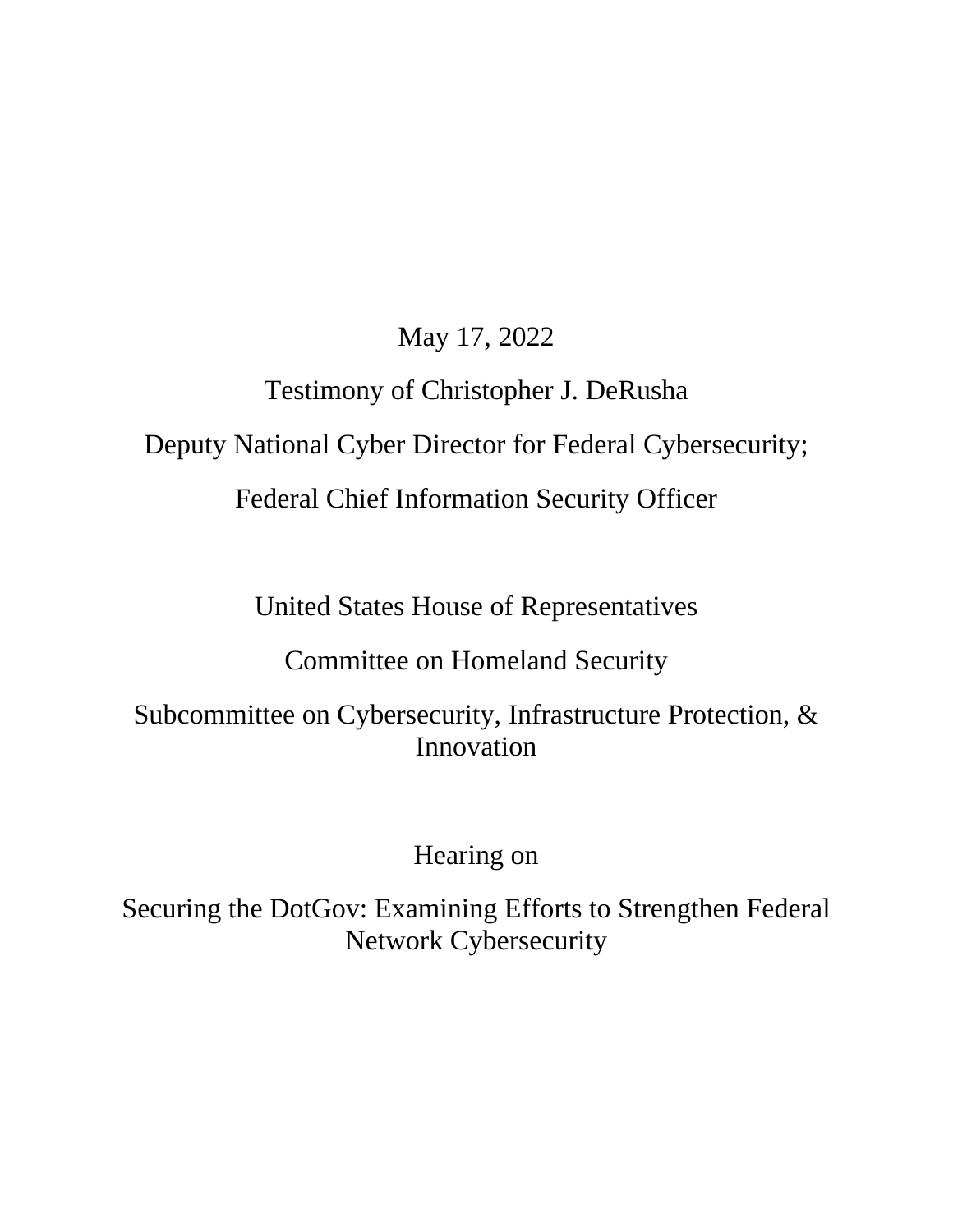Chairwoman Clarke, Ranking Member Garbarino, and Members of the Subcommittee, thank you for holding this important hearing to highlight the one-year anniversary of Executive Order (EO) 14028, Improving the Nation's Cybersecurity. I am pleased to testify before you today with Eric Goldstein, Dr. Charles Romine, and David Shive. I would like to use this opportunity to discuss why EO 14028 represents a paradigm shift for Federal cybersecurity, why I believe that shift is important, as well as the successes we have had implementing EO 14028 over the first year.

Foundationally, EO 14028 recognizes the hard truth: "The United States faces persistent and increasingly sophisticated malicious cyber campaigns that threaten the public sector, the private sector, and ultimately the American people's security and privacy." Each section of the EO aggressively challenges the Federal government to "identify, deter, protect against, detect, and respond to these actions and actors." Many of the goals within the order are ambitious, but we are never going to improve our shared security if we are not ambitious. As Chief Information Security Officer and Deputy National Cyber Director for Federal Cybersecurity, my goal is to focus on governmentwide outcomes, and ensure that the Federal enterprise is taking a holistic approach to confronting evolving cyber threats. I welcome the aggressive and ambitious goals of EO 14028.

The security of the nation will be vastly improved when the goals of the EO are met and the programs I talk about today are fully implemented. Instead of accepting the inherent vulnerabilities of the weakest part of the system architecture, we will have robust zero trust principles deployed. Rather than accepting *SolarWinds* as the new normal, we will directly protect critical software through enhanced security measures. Firewalls will be augmented by a government-wide, continuously monitored endpoint detection and response (EDR) system. No longer will we be forced to relearn the same lessons from every attack, but instead we will systematically store and keep system logs to learn from past vulnerabilities and train the next generation of system defenders.

The work towards building the secure future envisioned by the EO has begun, but it is far from done, and challenges remain. However, the agencies have made tangible security gains and will continue to do so as this Administration implements the EO. My comments today will focus on the EO's intent to aggressively evolve the security strategy and culture across the Federal enterprise.

## **The Paradigm Shift in the Cybersecurity Mindset**

EO 14028 makes a significant contribution toward modernizing cybersecurity defenses by protecting Federal systems, improving information-sharing between the U.S. government and the private sector on cyber issues, and strengthening the United States' ability to respond to incidents when they occur. It was the first of many ambitious steps the Administration has taken to modernize national cyber defenses.

The intent of the EO is to aggressively change the security strategy and culture across the Federal enterprise to center around leading practices in the cybersecurity community. The first step is eliminating the outdated mindset and related focus on investing in digital walls around networks in an attempt to keep sophisticated actors out. We need to invest in secure solutions to make our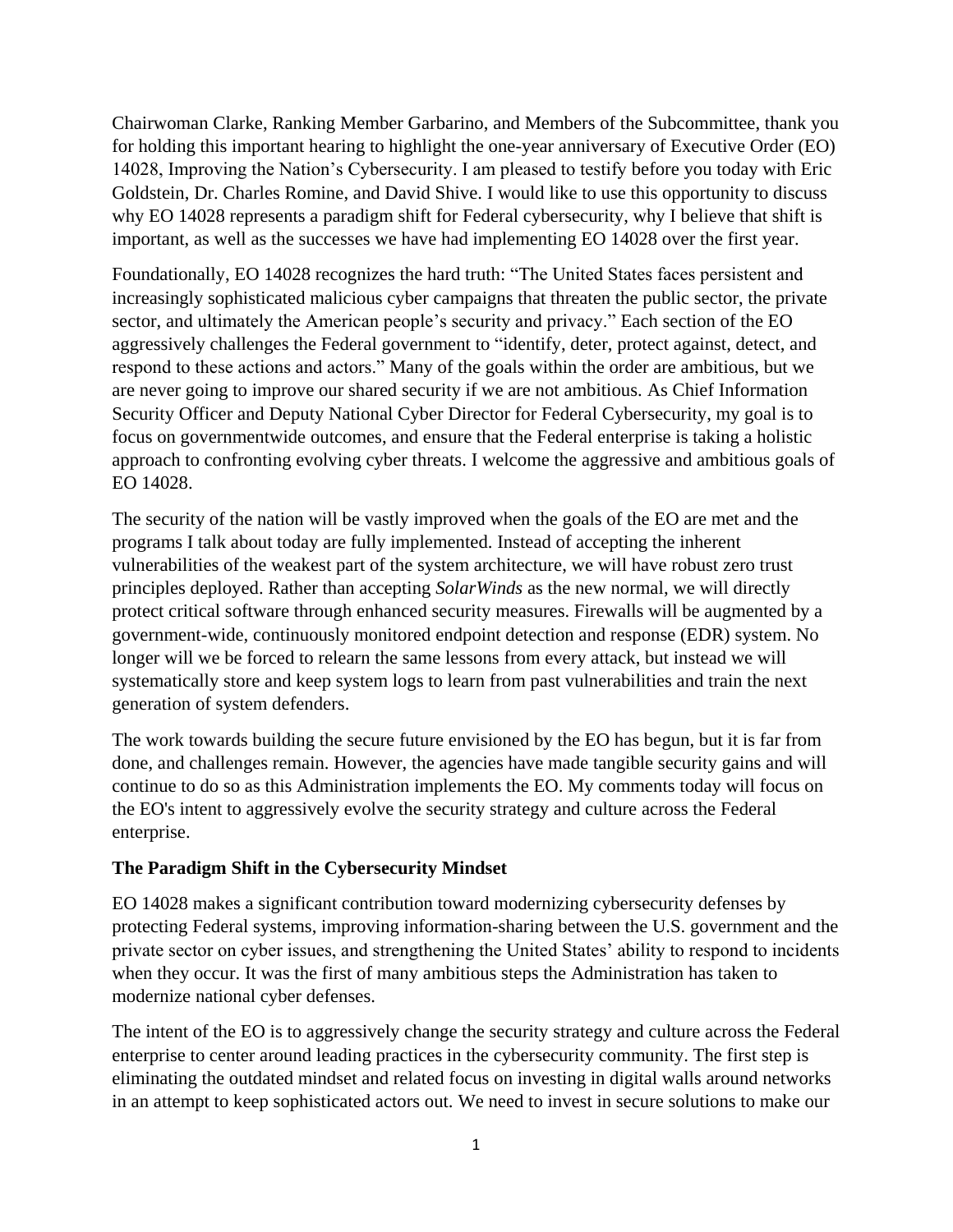Federal systems defensible and then defend those systems such that we can change the decision calculus of the adversary. We will do this by applying multifactor authentication, building in segmentation, eliminating the use of passwords, performing routine patching, and training our workforce.

## **Key Successes This Past Year**

In January 2022, we released *Moving the U.S. Government Toward Zero Trust Cybersecurity Principles* (M-22-09) to direct agencies to invest in technology that is built and deployed with security foremost in mind and move towards a zero trust architecture that provides the vigilance to detect malicious behaviors and react quickly. Whether it is the next SolarWinds or supply chain compromise Log4j vulnerability, we need to be ready to rapidly identify malicious behavior and eliminate it before it can do harm. Our security will never be impermeable, but adopting a defensible approach will bring risks down to a level we can manage. Federal agencies have responded to this call to action and provided their zero trust implementation plans, thereby demonstrating a path to a new baseline for government security that will be iterated and improved upon over time.

The goal of the zero trust strategy and associated implementation plans is to demonstrate investment in secure solutions and people over time. The EO mandates encryption of data, and agencies have responded. They are implementing higher levels of encryption, using the best methods in the industry to verify legitimate users, and bringing in common toolsets that create constant vigilance within our networks. Additionally, the use of strong, industry-leading multifactor authentication makes it harder for an adversary to move into and then laterally in a target environment.

The vital services the Federal government provides to the nation are reliant on critical software. Events like SolarWinds demonstrate the fragility of those services when critical software is not secured. The EO recognizes that software security must be one of our top concerns. The practice of developing software through opaque processes lacking sufficient controls only hinders security; and more often, introduces vulnerabilities throughout the application. We must ensure that products and application function not only in the manner intended but also in a manner that is secure by design. We will do so by partnering with the private sector to develop processes that enhance the software supply chain security.

The EO directed the National Institute of Standards and Technology (NIST) to develop guidance on core security measures to protect critical software and OMB to require agencies to comply with that guidance. Last July, NIST issued that guidance. The following month, OMB required agencies to adopt a phased approach to implement NIST's guidance. The memorandum on *Protecting Critical Software Through Enhanced Security Measures* (M-21-30) is intended to: 1) protect critical software and critical software platforms from unauthorized access and usage; 2) protect the confidentiality, integrity, and availability of data used by these software and software platforms; and 3) allow agencies to quickly detect, respond to, and recover from threats and incidents involving critical software and critical software platforms.

Given the magnitude of threats Federal agencies face, they must be prepared for a threat actor to compromise someone's account or device; this is why the EO mandated deployment of a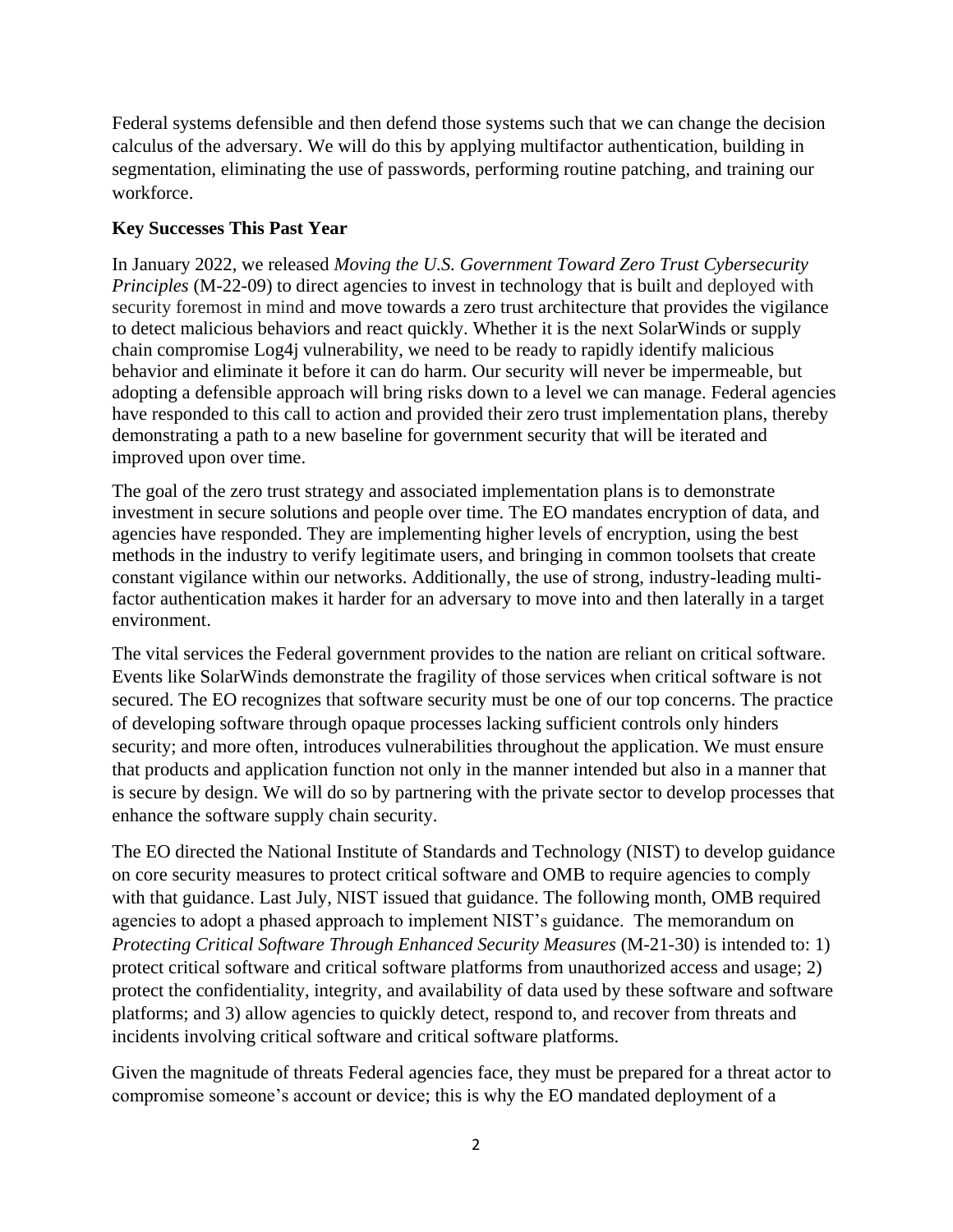government-wide endpoint detection and response (EDR) system that is being continuously monitored. This will improve our ability to detect malicious cyber activity on Federal networks. To achieve this, OMB issued implementation guidance to agencies as they accelerate the adoption of EDR solutions and work to improve visibility into and detection of cybersecurity vulnerabilities and threats to the Federal Government. The memorandum, *Improving Detection of Cybersecurity Vulnerabilities and Incidents on Federal Government Systems through Endpoint Detection and Response* (M-22-01) is intended to improve agency capabilities for early detection, response, and remediation of cybersecurity incidents on their networks through the use of advanced technologies and leading practices. At its core, cybersecurity is a risk reduction and management activity. We are countering our adversaries' tactics and improving the resiliency of our nation.

However, despite our best efforts to defend Federal systems, cybersecurity incidents may still occur. The EO recognized this and requires agencies to improve their investigative and remediation capabilities so they can be better prepared to respond. It is essential that agencies and their IT service providers collect and maintain information from networks and system logs on Federal information systems. Log information is crucial to diagnosing, investigating and responding to cyber incidents. Without this information it can be nearly impossible to know when and how a victim was compromised or regain confidence in the integrity of affected systems. Further, the maintenance of these logs affords the Federal Government the opportunity to learn from attempts to breach system security.

OMB issued *Improving the Federal Government's Investigative and Remediation Capabilities Related to Cybersecurity Incidents* (M-21-31) last August to establish requirements for logging, log retention, and log management across Federal civilian executive branch agencies. The requirements established in the memorandum will ultimately increase information sharing enabling both accelerated incident response and more effective information system defense.

We recognize there is much more work to be done and this first year has shined a light on the challenges and opportunities ahead. The framework created under the EO and subsequent OMB policies are nothing less than a paradigm shift for Federal agencies. Large scale change as envisioned here does not happen in a year; it requires continued investments, resources, and cultural change derived from the visibility and support of leaders both within the Executive Branch and here in Congress.

Strong security requires time and investment, but the cost of neglecting security is far higher, whether measured in dollars, lost data and PII, or impact to national security. The \$1 billion investment in the Technology Modernization Fund in the American Rescue Plan Act of 2021 has already expanded our opportunities to address cybersecurity challenges. We encourage Congress to support the full FY 2023 Budget request for the Technology Modernization Fund at \$300 million and continue to invest in the many other resources that support cybersecurity throughout the Federal enterprise.